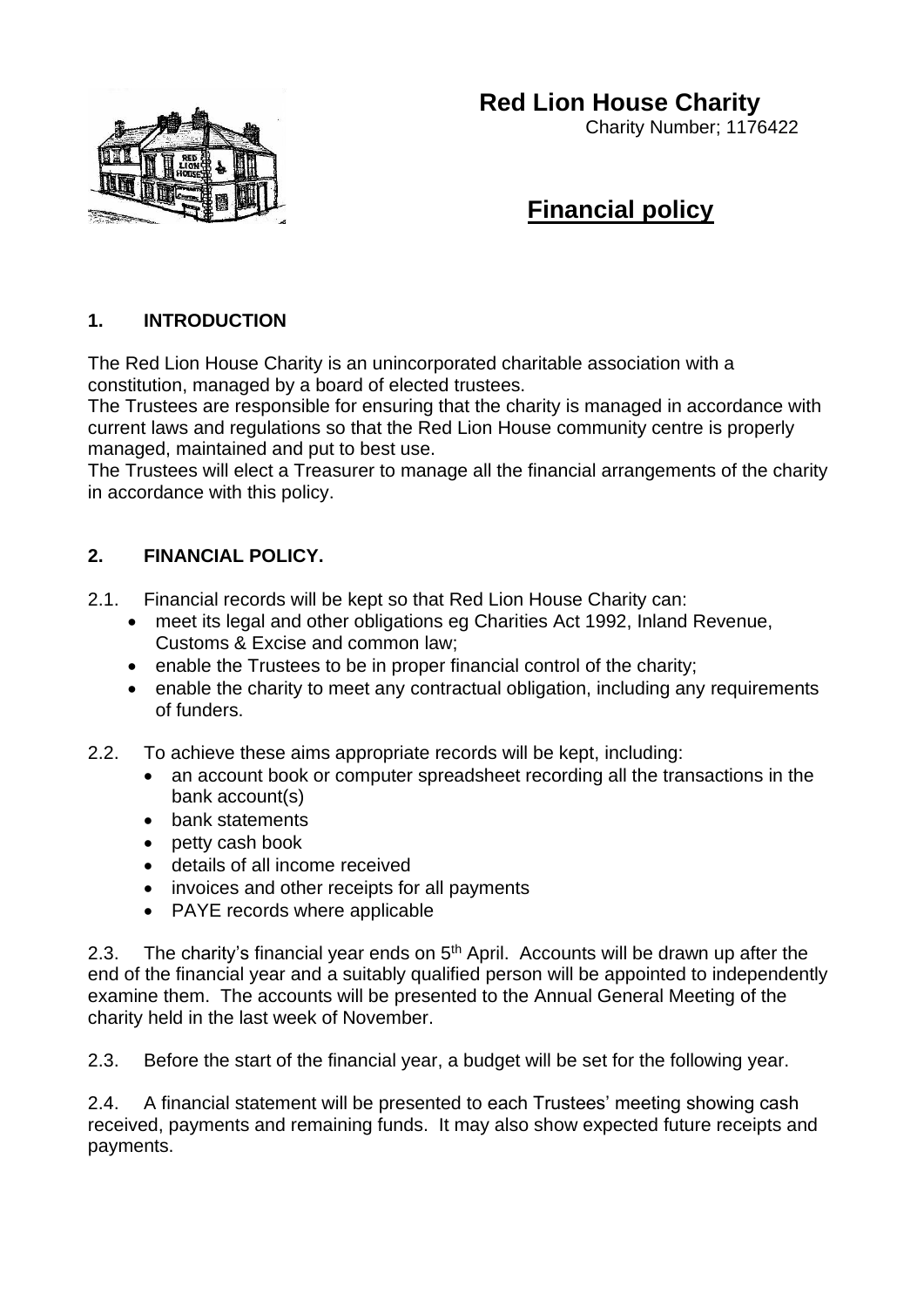### **3. BANK ACCOUNTS**

- a) A current cheque account is held with Lloyds Bank, 1, Westgate, Huddersfield, HD1 2DN. If more accounts are opened, these will be added to this information.
- b) Any bank transaction will go through the current account. If in future any money is drawn from another account, it shall be first transferred to the current account and withdrawn from there. If money is paid into any other account, it will be as a transfer from the current account. Only the Treasurer will undertake such transfers. Details will be reported to the Trustees as appropriate.
- c) At least three members of the management committee will be signatories to the accounts.
- d) Bank statements will be obtained every month and these will be checked against the account book.

#### **3. INCOME**

- a) When cash is received as payment for room hire or other service, a receipt will be issued and a copy kept.
- b) When cash is received at fetes, jumble sales or other events, two people will count up the cash, make a note of the total and sign for it.
- c) When the Treasurer collects cash from anyone a receipt will be issued and details will be recorded in the bank paying-in book and on the accounts income spreadsheet.
- d) All cash received will be banked as soon as possible and not be used for cash payments. A separate petty cash amount will be kept for small purchases.
- e) Cheques received will be recorded in the account book and banked within one month.
- f) The treasurer will keep all relevant paperwork relating to any income.

#### **4. BUYING GOODS AND SERVICES**

- a) Where appropriate Trustees will agree any order in advance.
- b) The Treasurer will keep a file of all the paperwork and check invoices before making payments.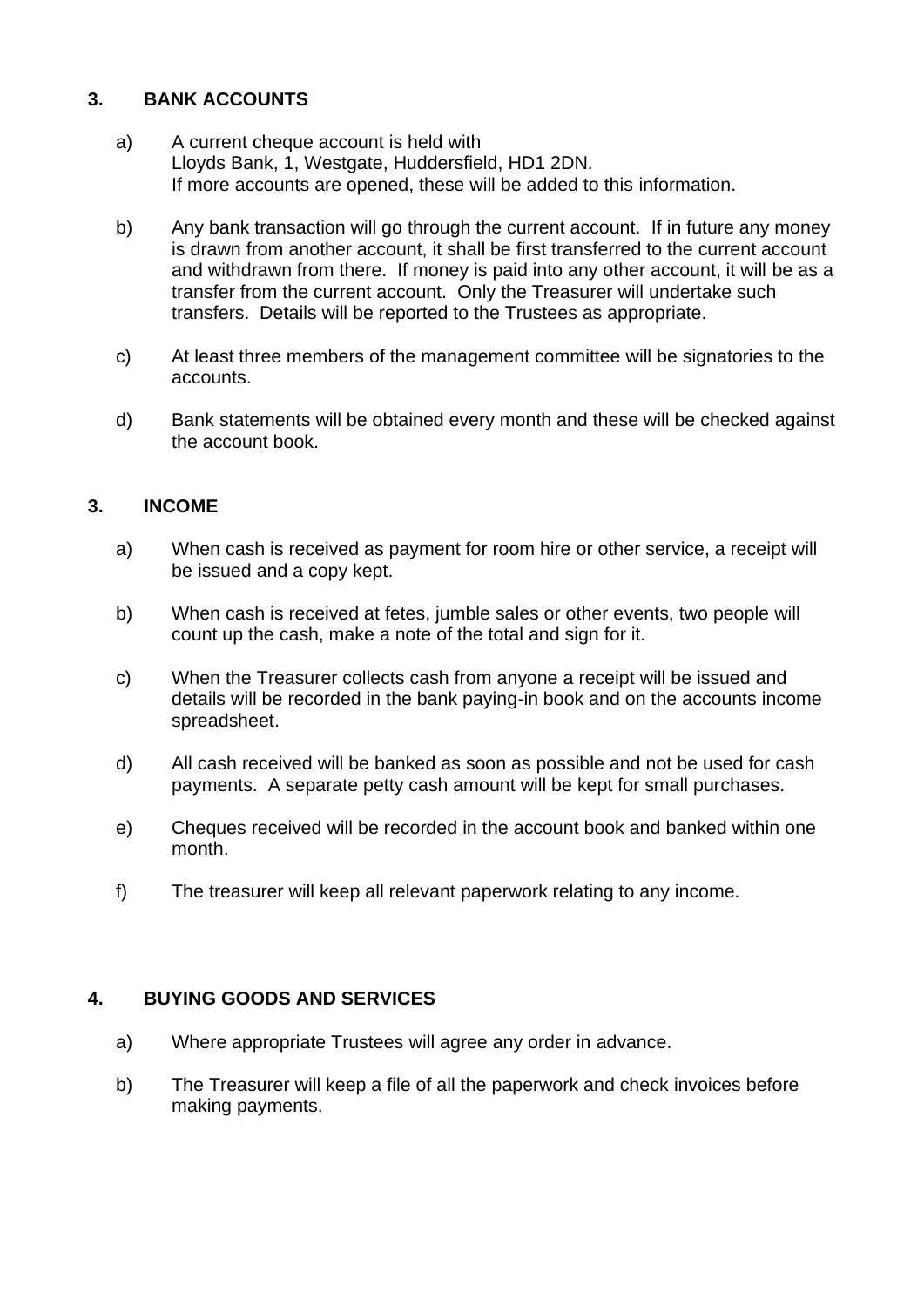## **5. PAYMENTS BY CHEQUE, DIRECT DEBIT, BANK TRANSFER, ATM CARD**

- a) Payments by any method will not be authorised without paperwork to support the payment.
- b) Two signatories will be required on each cheque, of which one will usually be the Treasurer.
- c) A blank cheque will never be signed.
- d) Cheque stubs will be completed at the time of payment, to include payee details, date and signatories
- e) Other payments, for example BACS, debit card payments, standing orders, direct debits and other forms of electronic banking must be signed for in advance on a payment form, which will include the following details: payee, date, amount, type of payment and space for two signatures.
- f) Payment of regular invoices by internet banking (such as utility bills, caretaker's wages etc) will not normally require ratification by a second trustee, but all large or one-off payments will require at least two trustees to agree to the transaction. If doubt exists, the Treasurer will consult with at least one other Trustee and this will be recorded in the regular financial reports.

## **6. PETTY CASH**

- a) A small float of £100 will be kept for small payments. The float will be kept separate from incoming cash and will be drawn from the bank to make up the float.
- b) Cash withdrawals from the bank account by cheque will require 2 signatories. Cash withdrawals by passbook or ATM card will be authorised in advance by 2 signatories.
- c) Payments above £50 will not usually be made by cash.
- d) A record of payments will be kept on a petty cash slip and till receipts etc will be retained.
- e) The amount of cash drawn from the bank and details of payments will be entered in the petty cash book.

## **7. STAFF WAGES**

- a) Records of staff wages will be kept, in accordance with PAYE and National Insurance regulations.
- b) Where casual or part-time staff are paid in cash, the treasurer will make sure that staff sign a wages record sheet.